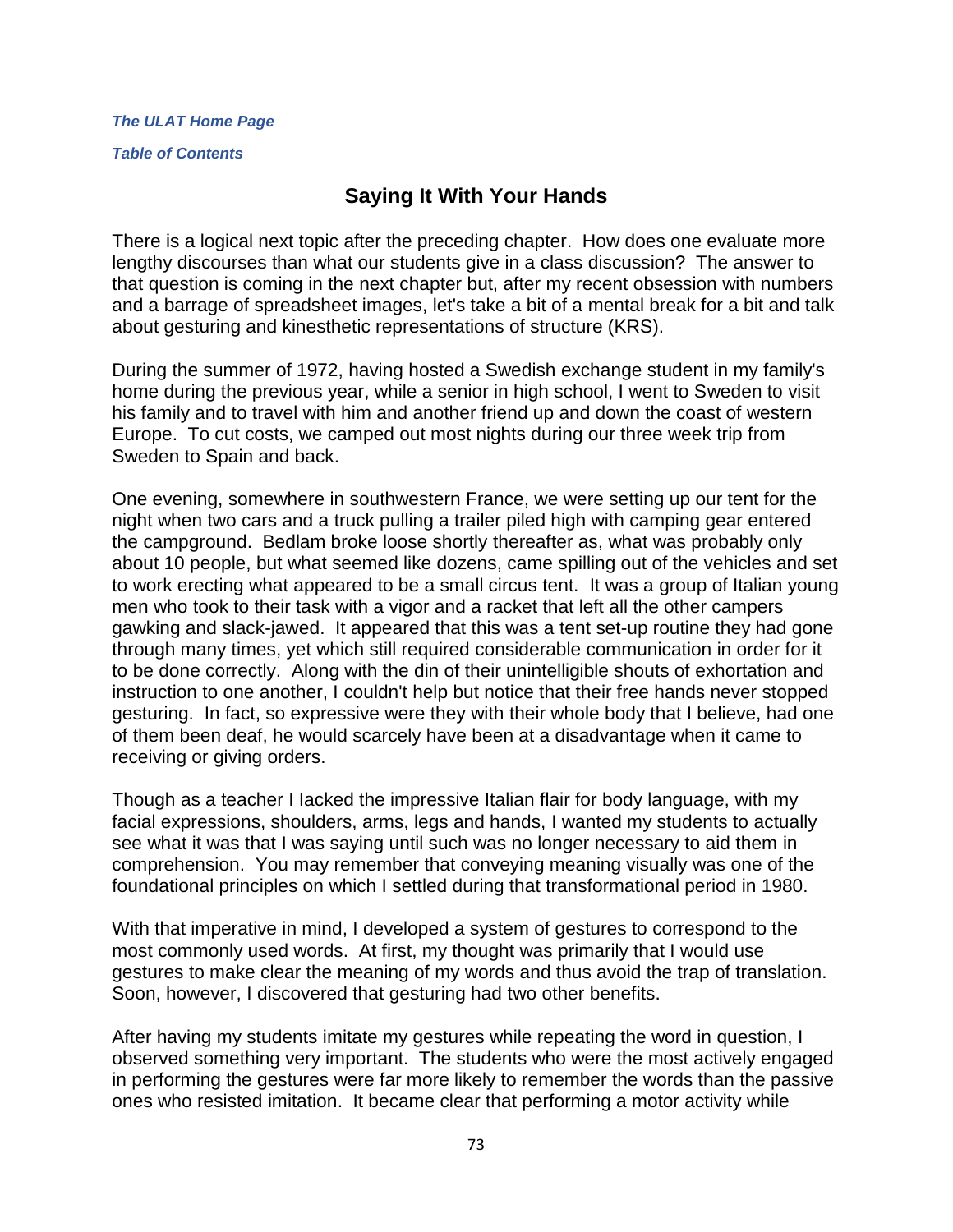simultaneously saying the word was a key to retention. Secondly, performing the gesture itself reinforced its meaning without very visually and with no need to resort to English. Next, there were many times when students were "stuck" in the middle of one of their comments in class. I knew what they wanted to say, and was tempted to simply provide them with the word, but realized that this would be taking the initiative of oral expression "out of their mouth". Not wanting to be their "answer man", and desiring that the initiative of self-expression remain fully theirs, I found that I could often prompt the recall of a word, unblocking their tongue, simply by doing the corresponding gesture.

Benefits of gesturing = comprehension, retention and prompting



*Above you see four of the nearly 100 verb gestures in the ULAT program. By clicking on one of them, you will be taken to a video testing students on the 60 most commonly used verbs. While the screen is blank in the video, the students hear a word and must perform its gesture, after which the gesture flashes briefly on the screen to confirm their response.*

Gestures became a great tool for helping students comprehend and retain new vocabulary, but I discovered another benefit to communicating with more than just my mouth. I found that I could also use my hands, in particular, to help students picture and interiorize elements of the language's syntax. When students committed an error in the structure of one of their remarks, rather than digressing into a grammatical explanation, or demeaning the validity of the message they had conveyed, I found that I could use my hands to help them see how their words needed to be modified or rearranged in order to be expressing themselves correctly. Without drawing undo attention to their error, running the risk of lapsing into English in order to explain sentence structure or, again, taking the initiative of self-expression away from the student, without a word I could guide them to a proper restatement of the sentence.

Better still, by dictating challenging sentence structures to my students, and requiring them to wordlessly sign my statement back to me, I found that the repeated sequences of gestures that the students performed laid within their minds a deep understanding of sentence structure which was not dependent upon the recitation of grammatical principles. It is possibly better to say that the students, rather than possessing a deep "understanding", became imbued with a deeply ingrained habit of speech that produced structurally accurate remarks without the need for conscious thought.

I refer to these corporal expressions of syntactical principles as kinesthetic representations of structure (KRS). By clicking on the images that follow, you can see a number of KRS examples. Below each one, you can read about the language to which they correspond and the structural element they are representing.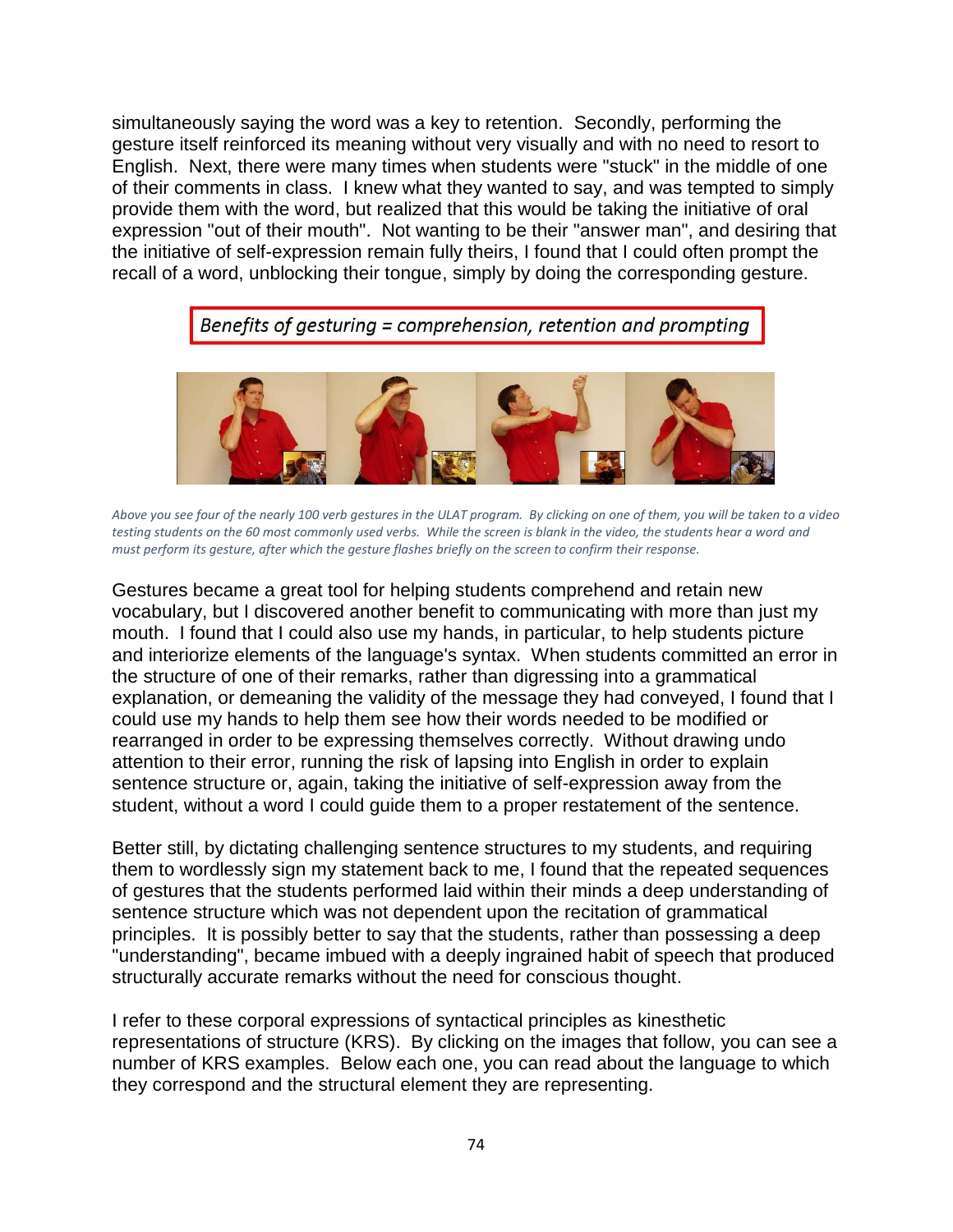Present simple verb conjugation endings





*Having previously presented students with the sounds of regular verb conjugations in the present simple tense, I then associate a kinesthetic representation of structure (KRS) with each of the endings. I do this both to give student a picture of the structural changes that occur in the verb as well as to aid them in retention of that modification through the performance of a simultaneous motor activity. By clicking on the images above, you can see a video simulating drills performed in class to help students associate the gesture with the modification in the verb's sound, as well as to reinforce the association between the pronoun and the gesture.*

**Contractions** 



### SPANISH/FRENCH

*One frequently hears beginning Spanish students saying the preposition "a" and the masculine definite article "el" as two distinct words, such as "Vamos a el mercado". The same type of error is made by beginning French students, who would say "Nous allons à le marché."*

### Use of the infinitive





SPANISH FRENCH

*Once students get the hang of conjugating verbs, they tend to want to conjugate them at all times, even when they should be in the infinitive form. The hands being drawn apart are reminding students that the "entire" infinitive form is necessary. The KRS itself is not sufficient to reinforce proper structure, but merely to prompt students to rephrase their statement in the proper form. In order to reinforce the use of proper structure, notice how I require the students*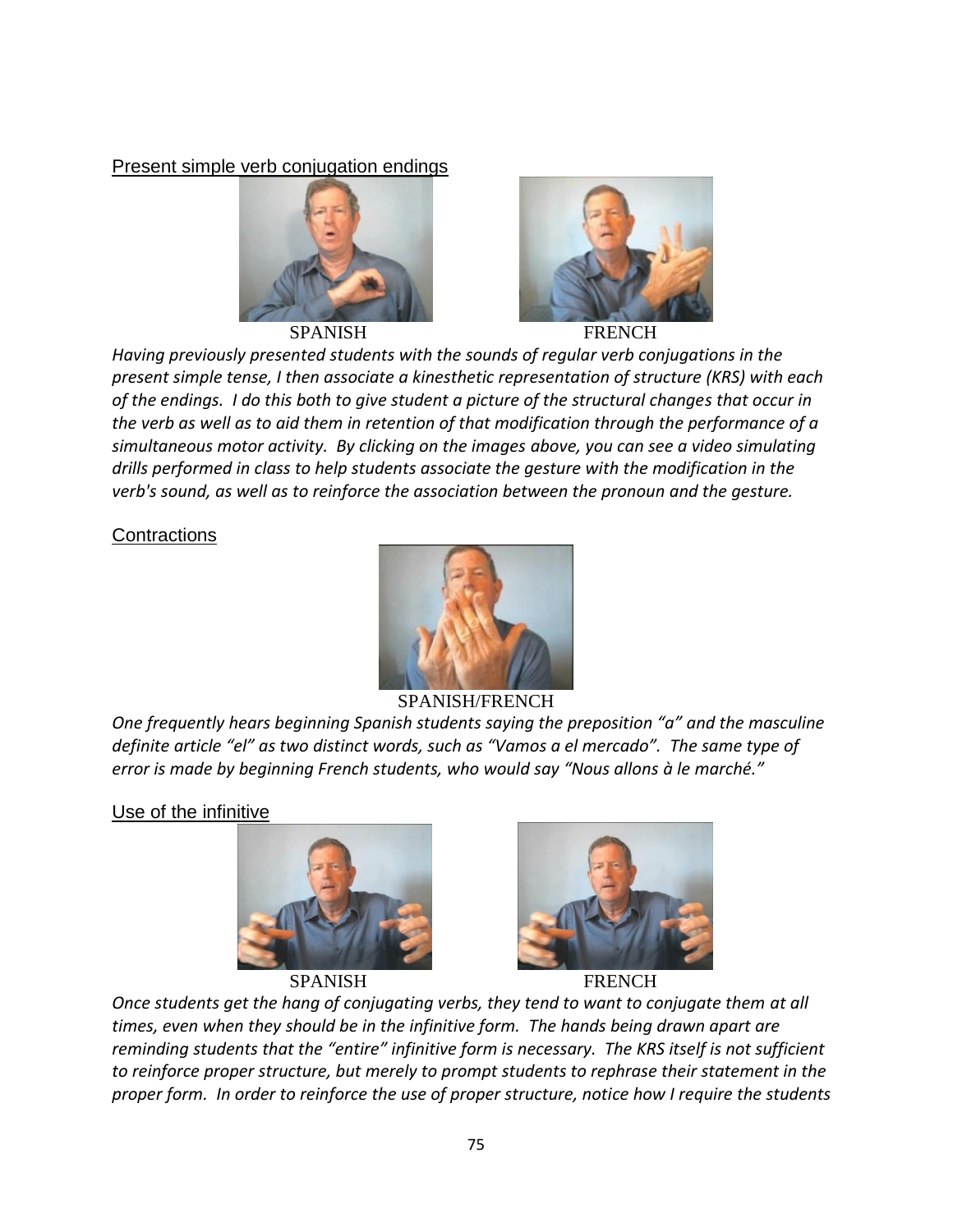*to "sign" dictated sentences with their own hands. The performance of the KRS by the students reinforces their retention of the structure.*

The formation of a main and a subordinate clause







*Because the conjunction "that" can be dropped between a main and a subordinate clause in English, students of Spanish or French often fall into the trap of trying to do the same with "que" in these two languages. This amusing set of motions is intended to show the students the necessity of "que" in Spanish and French.*

### The present progressive tense



#### SPANISH

*The ULAT's image representing the present progressive tense, seen above and on the right, has an arrow point directly down at the center point (present moment) on the timeline. In the video, the stamping of the foot and the downward thrusting hands, mimic the image's arrow and serve to remind the students that they are to employ the auxiliary verb "estar" prior to the present participle, whose ending (-ando or –iendo) is represented in the video by the revolving hands. The fact that this KRS does not exist for French reminds us that there is nothing "sacred" and invariable about a KRS. It is only the teacher's tool, created to fulfill a need that may or may not exist in a different language. Ignore those KRS of mine you feel you don't need, change them to make them more effective and create one wherever you see that one could help your students.*

The purpose of the preceding examples of KRS was not to give you a thorough compendium of all of those I used in class. There are numerous other KRS that I employed while teaching and you will think of many helpful ones that never came to my mind. I showed these to you simply to give you an idea of how you could create your own KRS to accomplish the following goals:

1. to enable students to envision structural modifications without the need for you to lapse into English and give them yet another grammatical rule about which to think as they speak